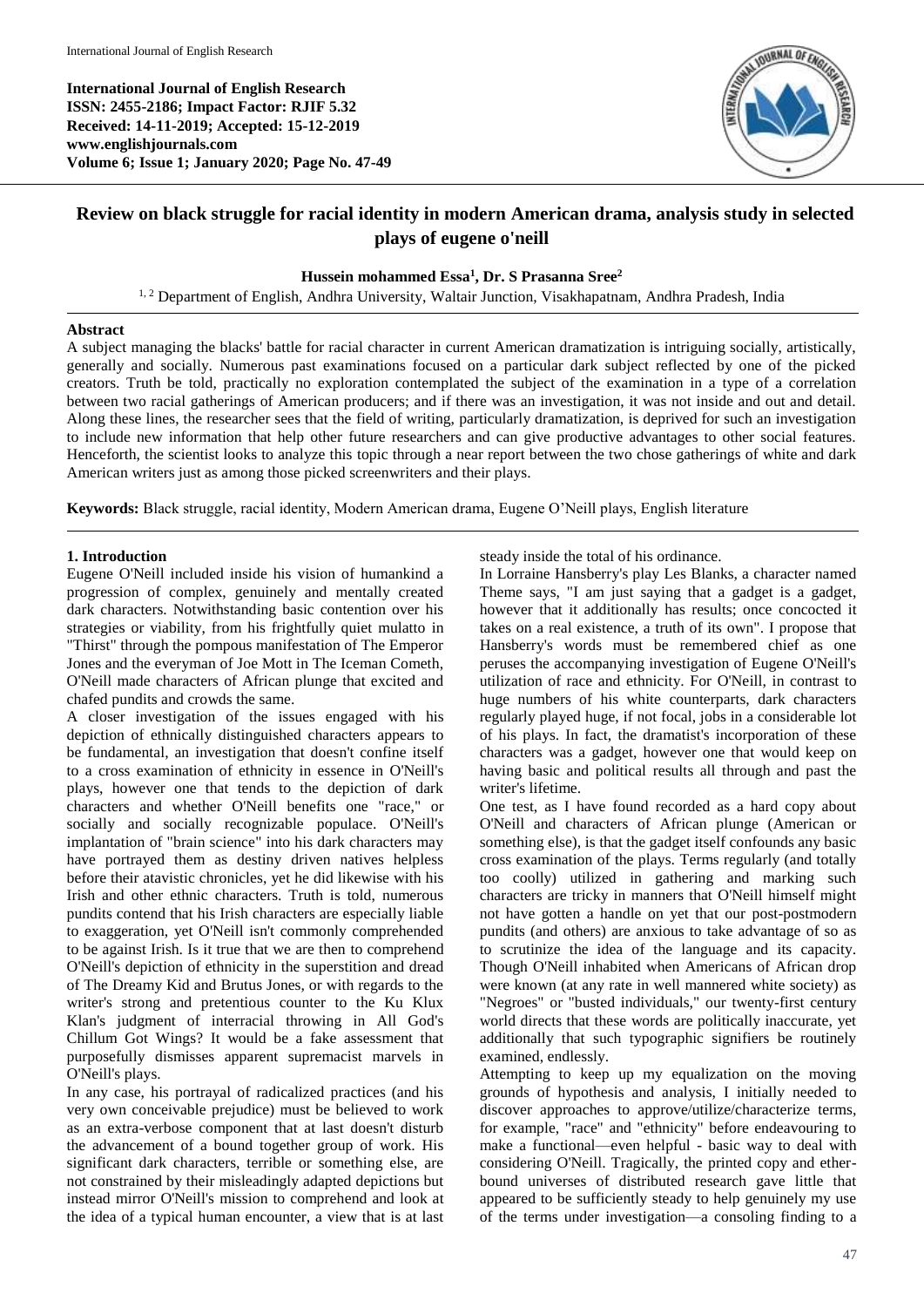post-postmodernist, maybe, yet one that contributed more to graduate understudy anxiety than to doctoral competitor fulfilment.

Like contemporary American creator Randall Kennan, I, as well, felt like a faker in utilizing the most clear ethnographic term of "race," since I don't buy in to it as an organic outright—whatever that may be—to decide the portrayal of one's physical being. In natural terms, there is just a solitary human animal type, and nobody has succeeded deductively in characterizing critical contrasts between people groups who now and again essentially appear to be unique from others, as per Kennan's contention. In logical terms, at that point, "race" is a legend, regularly set forth by those, in any event in the United States, whose enthusiasm for building up a position framework to help the financial improvement they required to help such foundations as lawful subjection additionally requested "logical" evidence of differentiation. As Martin J. Support states, "Race turns into a method for demanding the benefits of contrast as opposed to submitting to all prevailing stylish and topical concerns," a recommendation that in attempting to conquer ideas of some inborn physical mediocrity, many have remade the idea of race to upset the straightforwardness with which unmistakable social practices can be acclimatized into (or eliminated of) standard U.S. culture. Or on the other hand, as Tommy L. Lott says, "All races are political innovations". In any case, the expression "race" is full of expository test. It might be viewed as bona fide (at any rate in non-logical terms) or inauthentic, and maybe a significant part of the word's effect gets from this play between clashing developments. In any case, "race" isn't an incontestable reality yet rather a social development. On the off chance that we are, at that point to see "race" as a less politically right signifier for qualifying (or evaluating) culture than some other term may be, we should likewise be mindful so as not to essentialism social examples that a word, for example, "race" may have meant in before times, however "race" may allude mainly to social, as opposed to natural attributes.

#### **2. Literature review**

In this section we mentioned some previous research studies which is done by several authors In<sup>[1]</sup> depicted African American' entered to a great extent into utilization and got its most elevated standard in 1988 when Reverend Jesse Jackson, an African American Civil Rights dissident and Baptist serve, encouraged the Americans to utilize it to allude to the blacks. Right now, announced that "To be called Black is ridiculous . . . To be called African-American has social honesty".

In [2] depicted the 1980s, in an improvement, the expression "African American" was as often as possible utilized and progressed on the models of, for models, "German-American" and "Irish-American" to give blacks a legacy and social base.

In [3] depicted me have a fantasy that one day this country will ascend and experience the genuine significance of its statement of faith.... I have a fantasy ... the red slopes of Georgia, the children of previous slaves and the children of previous slave proprietors will ready to plunk down together

at a table of fraternity. I have a fantasy ... indeed, even the province of Mississippi, a desert state, mistreatment, and will be changed into a desert spring of opportunity and equity. I have a fantasy ... my four kids where they won't be made a decision by the substance of their character. I have a fantasy today.

In [4] depicted Many of these folktales in Harris' book were retold through a character called Uncle Reus, an old slave who had a supported situation on an old manor. This character advised creature stories in broken English to a little white kid of a manor house.

In [5] depicted Lucy Terry Prince (1730-1821) was the primary African American poetess to have an orderly sonnet that was rehashed orally till it was later distributed after death in 1855. Along these lines, Prince was credited as the creator of the main work in African American writing with her sonnet "Bar brawl".

In [6] depicted white abolitionists, who called for completion subjection, had an incredible part in framing the structure and substance of slave stories. They asked slave-authors to follow all around characterized shows and recipes to create what they saw one of the most significant weapons of publicity stunts in their grasp. They likewise demanded including their own "verifying supports" to the slaves' portrayals through preludes and presentations. However for the slave-journalists themselves, the chance to recount to their accounts established something increasingly close to home a way to compose a character inside a nation that lawfully denied their privileges to exist as people.

In [7] portrayed Yet, it was of an incredible worth underscored by a contention that stated, "the long haul toughness of Lincoln's welcome as a tale in artistic examinations and Stowe grant can maybe be clarified to some degree by the craving among numerous contemporary educated people ... to insist the job of writing as an operator of social change".

In [8] depicted Reactionary work on Stowe's epic was called 'Hostile to Tom' or 'Estate' or 'Ace Slavery' writing. Whatever the name is, the class is characterized as a kind of composing that was composed by creators from the Southern United States in the mid-nineteenth century and for the most part took a master subjection perspective, contending that the issues of subjugation as portrayed in Stowe's epic were overstated and erroneous.

In [9] moreover, minstrelsy started to lose its prevalence during the Civil War due to the predominance of new dramatic diversions, for example, melodic comedies and 'vaudeville' or theatrical presentations that showed up in the North. Specifically, the principle noticeable showy structure in those decades was 'vaudeville,' which is characterized as a class of assortment stimulations predominant on the American stage until the mid 1930s.

In  $[10]$  depicted It contributes that they have incredible history and perspectives their battle for character and their situation in American culture. It exhibits the connections between African waterways and African American life, and gives a lot of wide subtleties to comprehend their experience. In the sonnet, the creator uses Du Bois' attestation that society can never again deny the African Americans from their history.